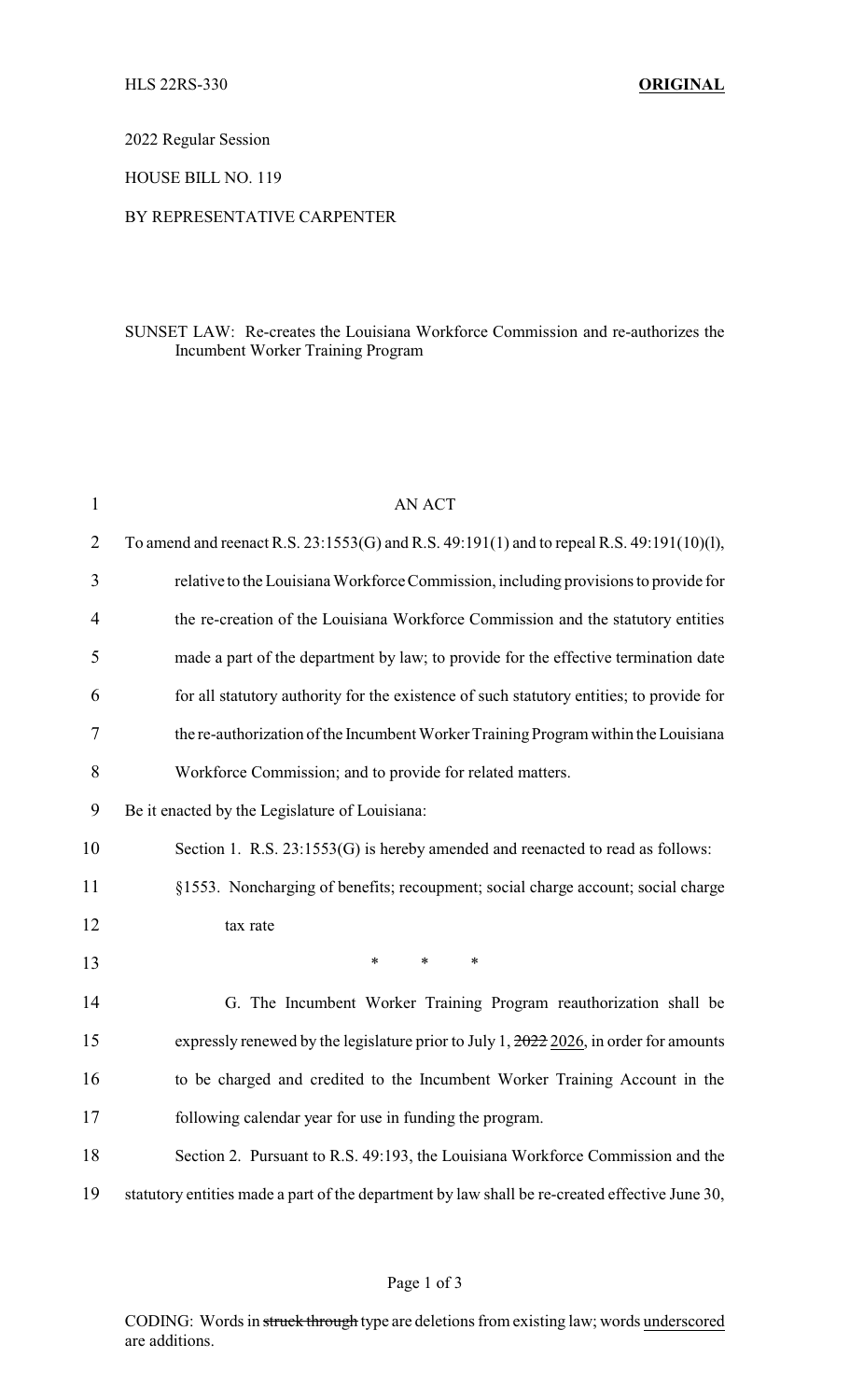# HLS 22RS-330 **ORIGINAL**

| $\mathbf{1}$   | 2022, and all statutory authority therefor is continued in accordance with the provisions of  |  |  |
|----------------|-----------------------------------------------------------------------------------------------|--|--|
| $\overline{2}$ | Part XII of Chapter 1 of Title 49 of the Louisiana Revised Statutes of 1950.                  |  |  |
| $\mathfrak{Z}$ | Section 3. All statutory authority for the existence of the Louisiana Workforce               |  |  |
| $\overline{4}$ | Commission and the statutory entities made a part of the department as re-created by Section  |  |  |
| 5              | 1 of this Act shall cease as of July 1, 2027, pursuant to R.S. 49:191. However, the Louisiana |  |  |
| 6              | Workforce Commission may be re-created prior to such date in accordance with the              |  |  |
| 7              | provisions of Part XII of Chapter 1 of Title 49 of the Louisiana Revised Statutes of 1950.    |  |  |
| $8\,$          | Section 4. The provisions of R.S. 49:193 are hereby superseded to the extent that             |  |  |
| 9              | those provisions are in conflict with the provisions of this Act.                             |  |  |
| 10             | Section 5. R.S. 49:191(1) is hereby amended and reenacted to read as follows:                 |  |  |
| 11             | §191. Termination of legislative authority for existence of statutory entities; phase-        |  |  |
| 12             | out period for statutory entities; table of dates                                             |  |  |
| 13             | Notwithstanding any termination dates set by any previous Act of the                          |  |  |
| 14             | legislature, the statutory entities set forth in this Section shall begin to terminate their  |  |  |
| 15             | operations on July first of each of the following years, and all legislative authority        |  |  |
| 16             | for the existence of any statutory entity, as defined in R.S. 49:190, shall cease as of       |  |  |
| 17             | July first of the following year, which shall be the termination date:                        |  |  |
| 18             | (1) July 1, $2006$ 2026:                                                                      |  |  |
| 19             | (a) The Louisiana Workforce Commission and all statutory entities made a                      |  |  |
| 20             | part of the department by law.                                                                |  |  |
| 21             | ∗<br>*<br>∗                                                                                   |  |  |
| 22             | Section 6. R.S. $49:191(10)(1)$ is hereby repealed in its entirety.                           |  |  |
| 23             | Section 7. This Act shall become effective on June 30, 2022; if vetoed by the                 |  |  |
| 24             | governor and subsequently approved by the legislature, this Act shall become effective on     |  |  |
| 25             | June 30, 2022, or on the day following such approval by the legislature, whichever is later.  |  |  |

# Page 2 of 3